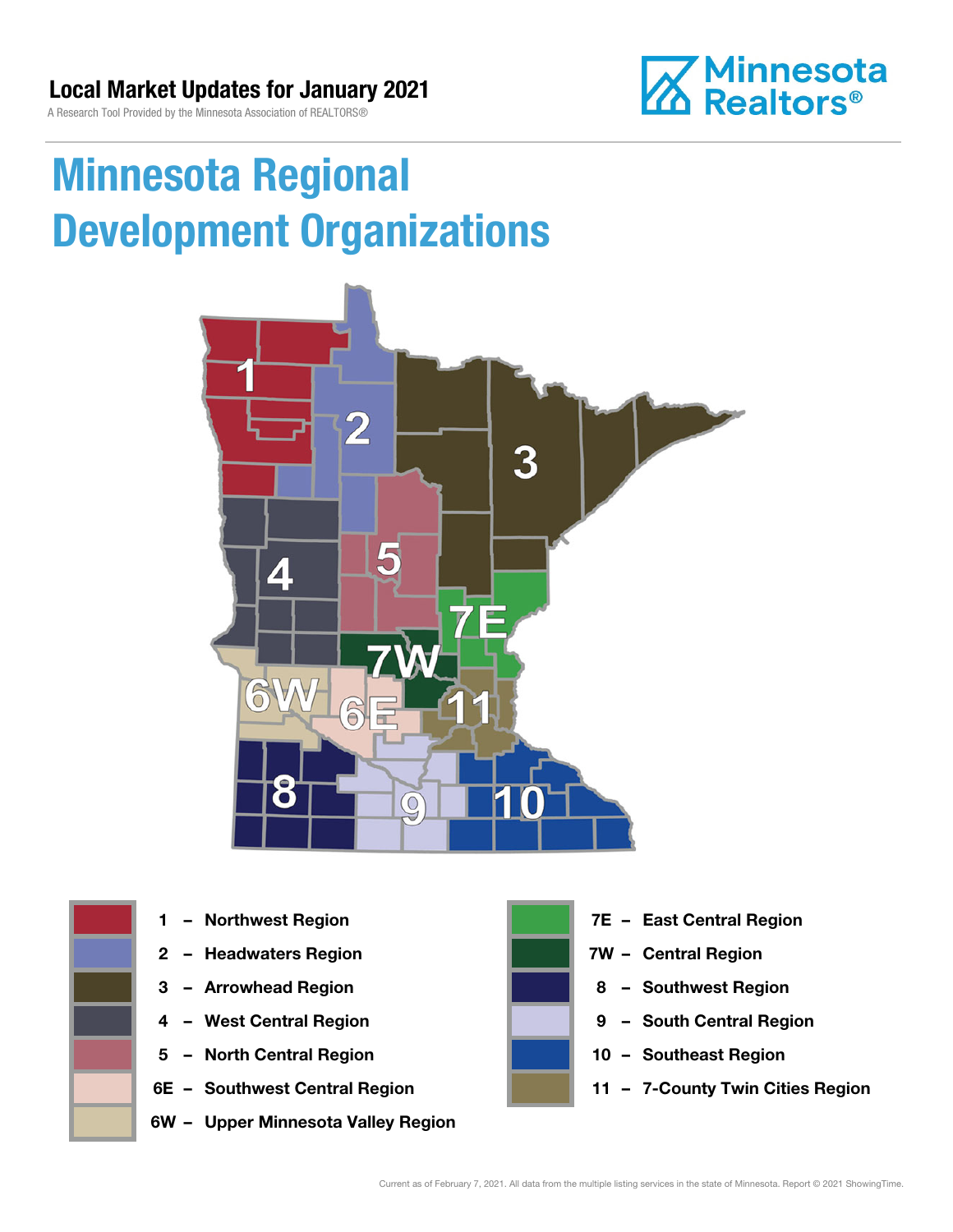A Research Tool Provided by the Minnesota Association of REALTORS®



### 1 – Northwest Region

|                                          | <b>January</b> |           |                | <b>Year to Date</b> |                    |                |
|------------------------------------------|----------------|-----------|----------------|---------------------|--------------------|----------------|
| <b>Key Metrics</b>                       | 2020           | 2021      | Percent Change | <b>Thru 1-2020</b>  | <b>Thru 1-2021</b> | Percent Change |
| New Listings                             | 41             | 28        | $-31.7%$       | 41                  | 28                 | $-31.7%$       |
| <b>Pending Sales</b>                     | 36             | 31        | $-13.9%$       | 36                  | 31                 | $-13.9%$       |
| <b>Closed Sales</b>                      | 29             | 41        | $+41.4%$       | 29                  | 41                 | $+41.4%$       |
| Median Sales Price*                      | \$90,000       | \$131,000 | $+45.6%$       | \$90,000            | \$131,000          | $+45.6%$       |
| Percent of Original List Price Received* | 91.7%          | 93.5%     | $+2.0%$        | 91.7%               | 93.5%              | $+2.0%$        |
| Days on Market Until Sale                | 77             | 63        | $-18.2%$       | 77                  | 63                 | $-18.2%$       |
| Months Supply of Inventory               | 5.5            | 2.6       | $-52.7%$       | --                  |                    | --             |

\* Does not account for sale concessions and/or down payment assistance. Note: Activity for one month can sometimes look extreme due to small sample size.



#### Historical Median Sales Price Rolling 12-Month Calculation



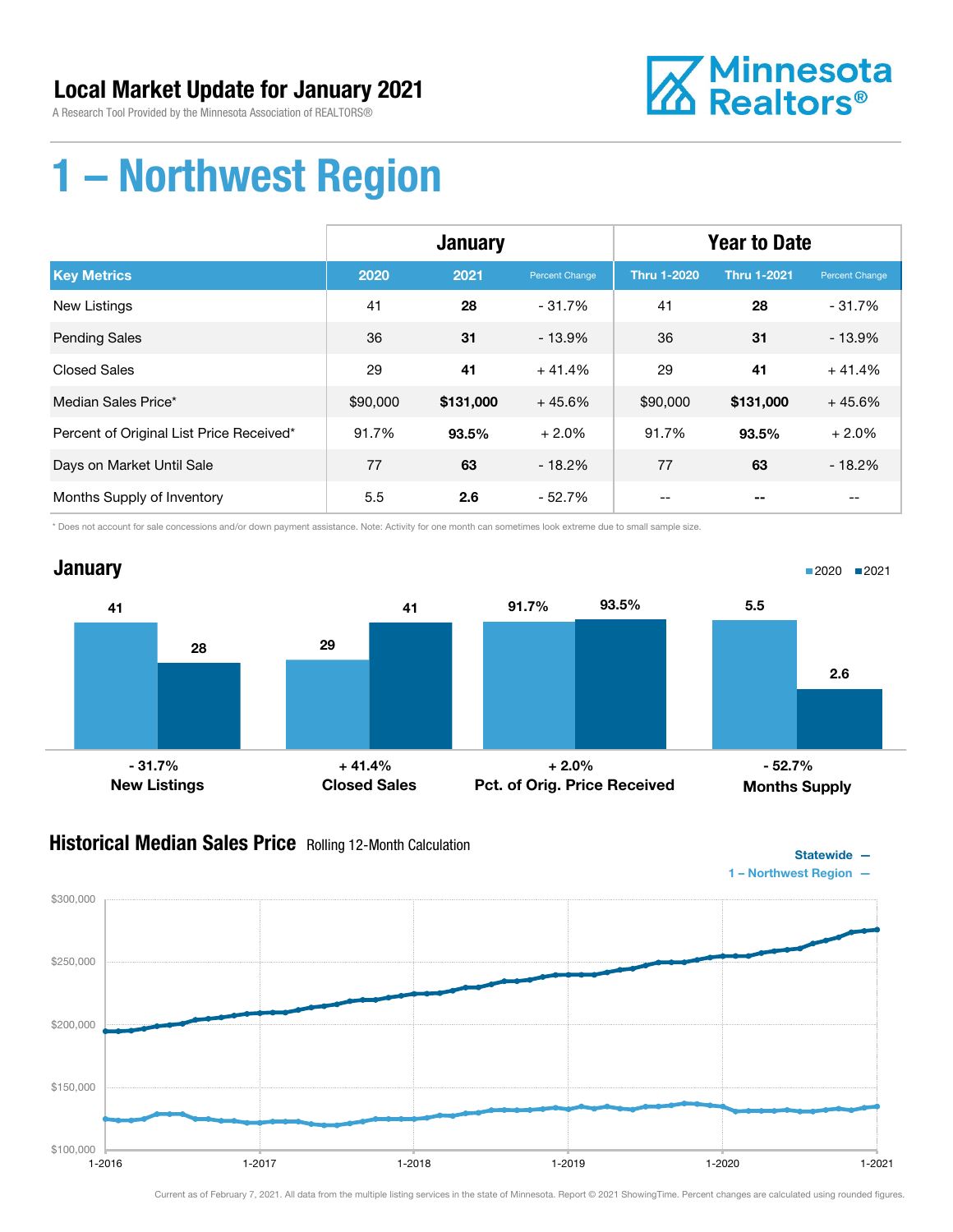

# 2 – Headwaters Region

|                                          | <b>January</b> |           |                | <b>Year to Date</b> |             |                |
|------------------------------------------|----------------|-----------|----------------|---------------------|-------------|----------------|
| <b>Key Metrics</b>                       | 2020           | 2021      | Percent Change | <b>Thru 1-2020</b>  | Thru 1-2021 | Percent Change |
| <b>New Listings</b>                      | 59             | 52        | $-11.9%$       | 59                  | 52          | $-11.9%$       |
| <b>Pending Sales</b>                     | 44             | 64        | $+45.5%$       | 44                  | 64          | $+45.5%$       |
| <b>Closed Sales</b>                      | 44             | 60        | $+36.4%$       | 44                  | 60          | $+36.4%$       |
| Median Sales Price*                      | \$175,950      | \$187,500 | $+6.6%$        | \$175,950           | \$187,500   | $+6.6%$        |
| Percent of Original List Price Received* | 93.5%          | 95.7%     | $+2.4%$        | 93.5%               | 95.7%       | $+2.4%$        |
| Days on Market Until Sale                | 75             | 80        | $+6.7%$        | 75                  | 80          | $+6.7%$        |
| Months Supply of Inventory               | 3.6            | 1.0       | - 72.2%        |                     |             |                |

\* Does not account for sale concessions and/or down payment assistance. Note: Activity for one month can sometimes look extreme due to small sample size.



#### **Historical Median Sales Price** Rolling 12-Month Calculation



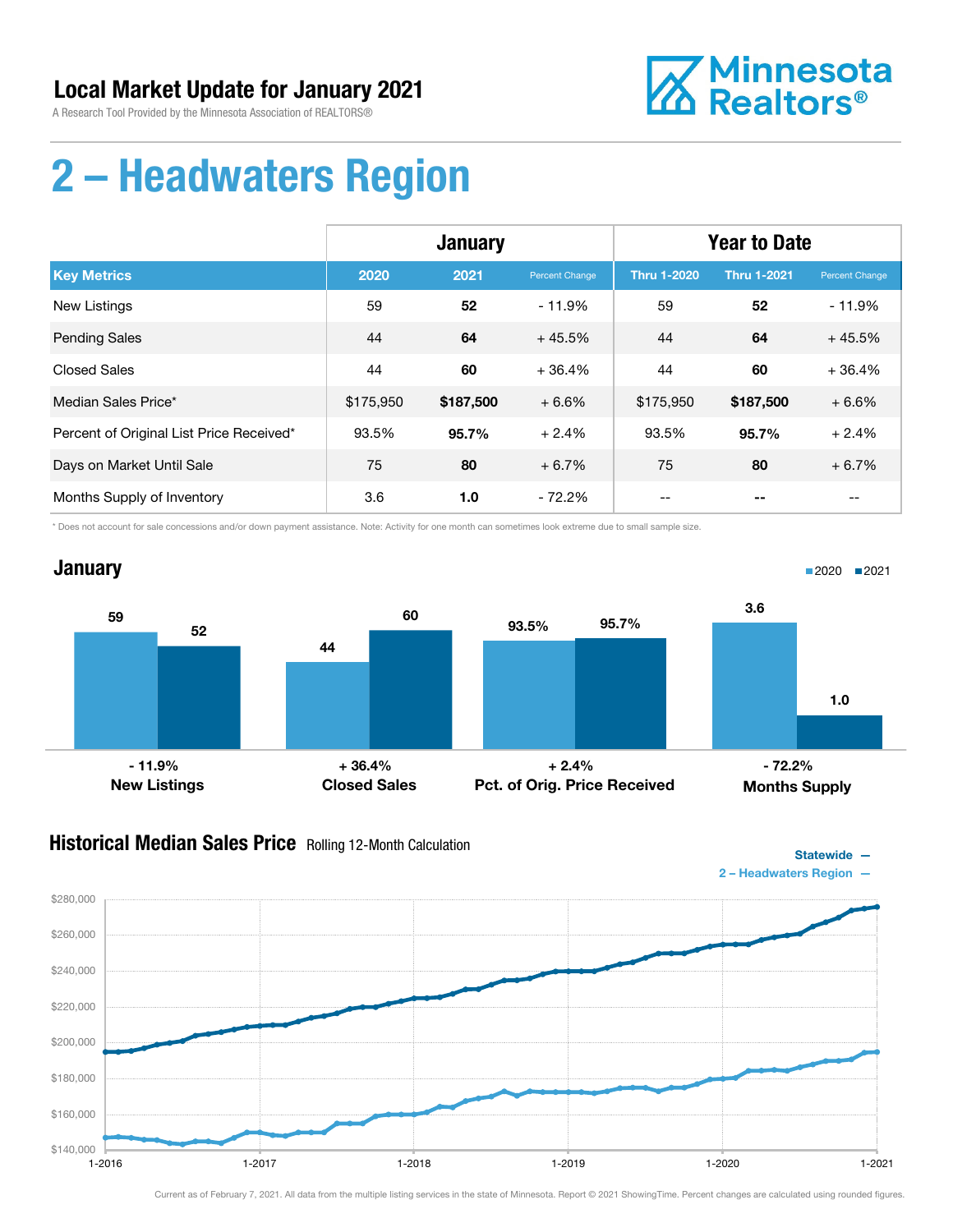A Research Tool Provided by the Minnesota Association of REALTORS®



# 3 – Arrowhead Region

|                                          | <b>January</b> |           |                | <b>Year to Date</b> |                    |                |
|------------------------------------------|----------------|-----------|----------------|---------------------|--------------------|----------------|
| <b>Key Metrics</b>                       | 2020           | 2021      | Percent Change | <b>Thru 1-2020</b>  | <b>Thru 1-2021</b> | Percent Change |
| New Listings                             | 301            | 202       | $-32.9\%$      | 301                 | 202                | $-32.9%$       |
| <b>Pending Sales</b>                     | 245            | 189       | $-22.9%$       | 245                 | 189                | $-22.9%$       |
| <b>Closed Sales</b>                      | 201            | 272       | $+35.3%$       | 201                 | 272                | $+35.3%$       |
| Median Sales Price*                      | \$146,000      | \$187,500 | $+28.4%$       | \$146,000           | \$187,500          | $+28.4%$       |
| Percent of Original List Price Received* | 91.9%          | 94.4%     | $+2.7%$        | 91.9%               | 94.4%              | $+2.7%$        |
| Days on Market Until Sale                | 92             | 73        | $-20.7%$       | 92                  | 73                 | $-20.7%$       |
| Months Supply of Inventory               | 4.3            | 1.8       | $-58.1%$       |                     |                    |                |

\* Does not account for sale concessions and/or down payment assistance. Note: Activity for one month can sometimes look extreme due to small sample size.



#### **Historical Median Sales Price** Rolling 12-Month Calculation



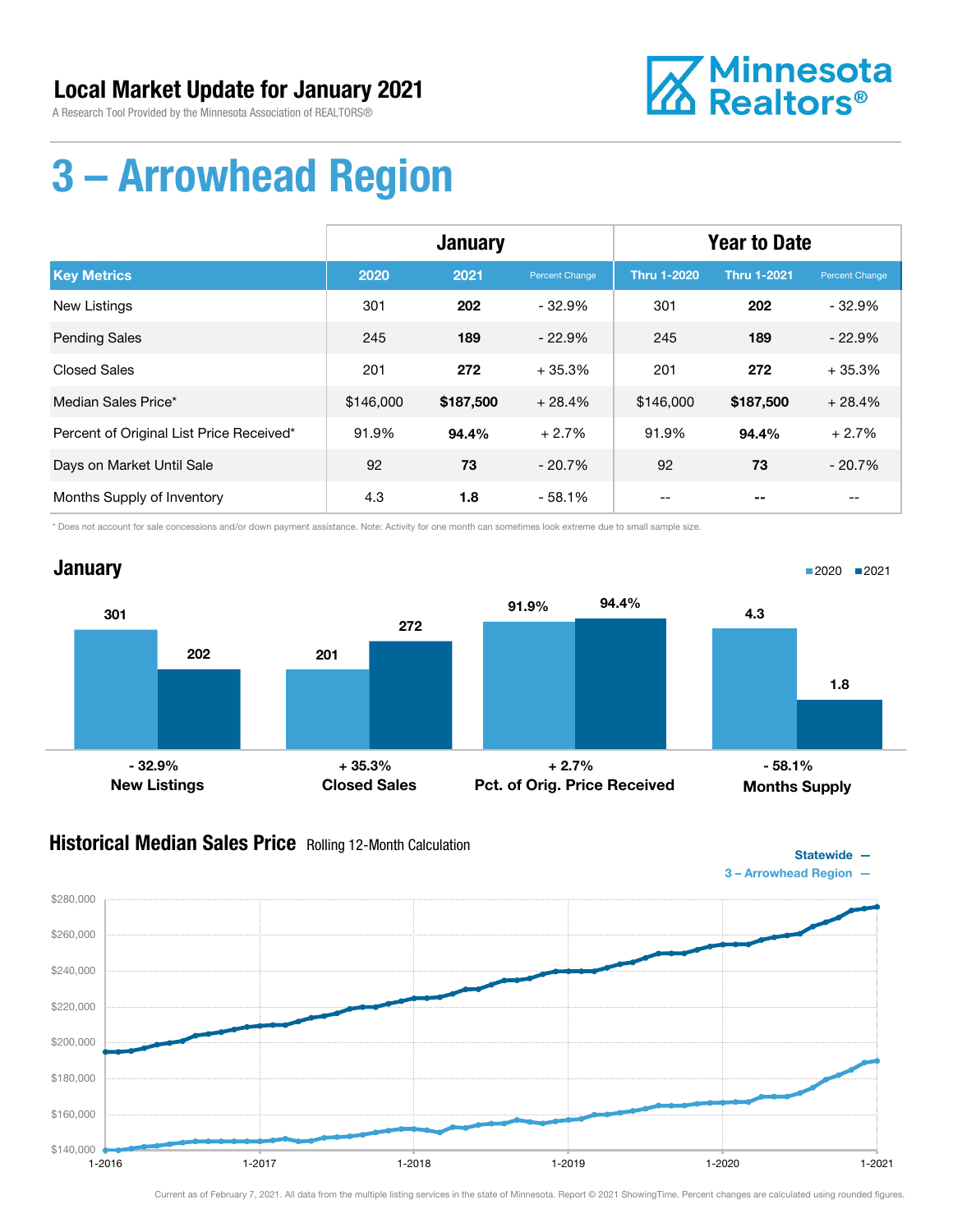A Research Tool Provided by the Minnesota Association of REALTORS®



# 4 – West Central Region

|                                          | <b>January</b> |           |                | <b>Year to Date</b> |                    |                |
|------------------------------------------|----------------|-----------|----------------|---------------------|--------------------|----------------|
| <b>Key Metrics</b>                       | 2020           | 2021      | Percent Change | <b>Thru 1-2020</b>  | <b>Thru 1-2021</b> | Percent Change |
| <b>New Listings</b>                      | 156            | 116       | $-25.6%$       | 156                 | 116                | $-25.6%$       |
| <b>Pending Sales</b>                     | 104            | 117       | $+12.5%$       | 104                 | 117                | $+12.5%$       |
| <b>Closed Sales</b>                      | 113            | 117       | $+3.5%$        | 113                 | 117                | $+3.5%$        |
| Median Sales Price*                      | \$200,250      | \$202,000 | $+0.9%$        | \$200,250           | \$202,000          | $+0.9%$        |
| Percent of Original List Price Received* | 95.1%          | 93.4%     | $-1.8%$        | 95.1%               | 93.4%              | $-1.8%$        |
| Days on Market Until Sale                | 70             | 60        | $-14.3%$       | 70                  | 60                 | $-14.3%$       |
| Months Supply of Inventory               | 3.4            | 1.6       | $-52.9%$       |                     |                    |                |

\* Does not account for sale concessions and/or down payment assistance. Note: Activity for one month can sometimes look extreme due to small sample size.



### Historical Median Sales Price Rolling 12-Month Calculation



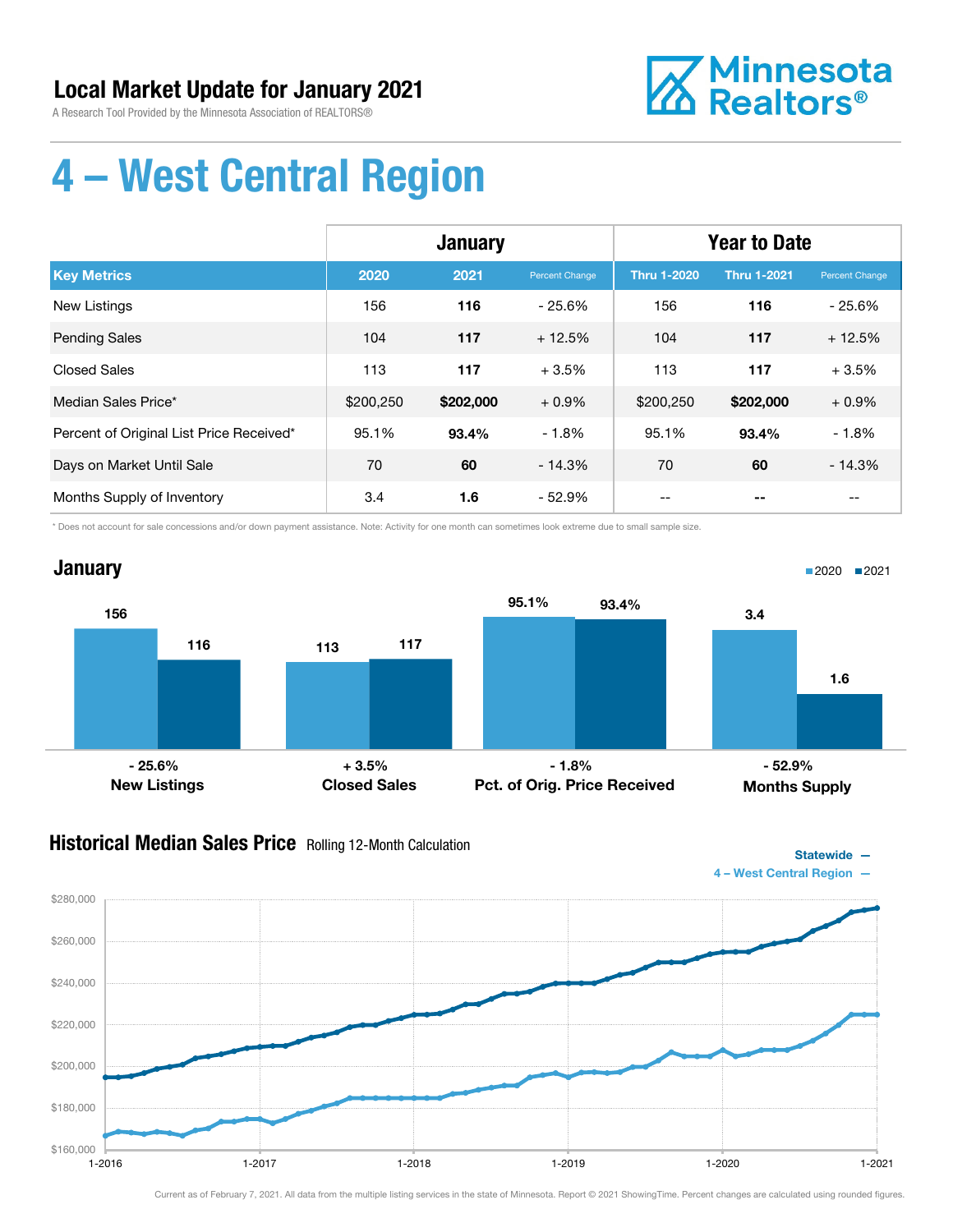

# 5 – North Central Region

|                                          | <b>January</b> |           |                | <b>Year to Date</b> |                    |                          |
|------------------------------------------|----------------|-----------|----------------|---------------------|--------------------|--------------------------|
| <b>Key Metrics</b>                       | 2020           | 2021      | Percent Change | <b>Thru 1-2020</b>  | <b>Thru 1-2021</b> | Percent Change           |
| New Listings                             | 186            | 144       | - 22.6%        | 186                 | 144                | $-22.6%$                 |
| <b>Pending Sales</b>                     | 144            | 160       | $+11.1%$       | 144                 | 160                | $+11.1%$                 |
| <b>Closed Sales</b>                      | 133            | 178       | $+33.8%$       | 133                 | 178                | $+33.8%$                 |
| Median Sales Price*                      | \$159,900      | \$205,000 | $+28.2%$       | \$159,900           | \$205,000          | $+28.2%$                 |
| Percent of Original List Price Received* | 92.9%          | 96.0%     | $+3.3%$        | 92.9%               | 96.0%              | $+3.3%$                  |
| Days on Market Until Sale                | 85             | 61        | $-28.2%$       | 85                  | 61                 | $-28.2%$                 |
| Months Supply of Inventory               | 3.7            | 0.9       | - 75.7%        | $- -$               | --                 | $\overline{\phantom{m}}$ |

\* Does not account for sale concessions and/or down payment assistance. Note: Activity for one month can sometimes look extreme due to small sample size.



#### Historical Median Sales Price Rolling 12-Month Calculation

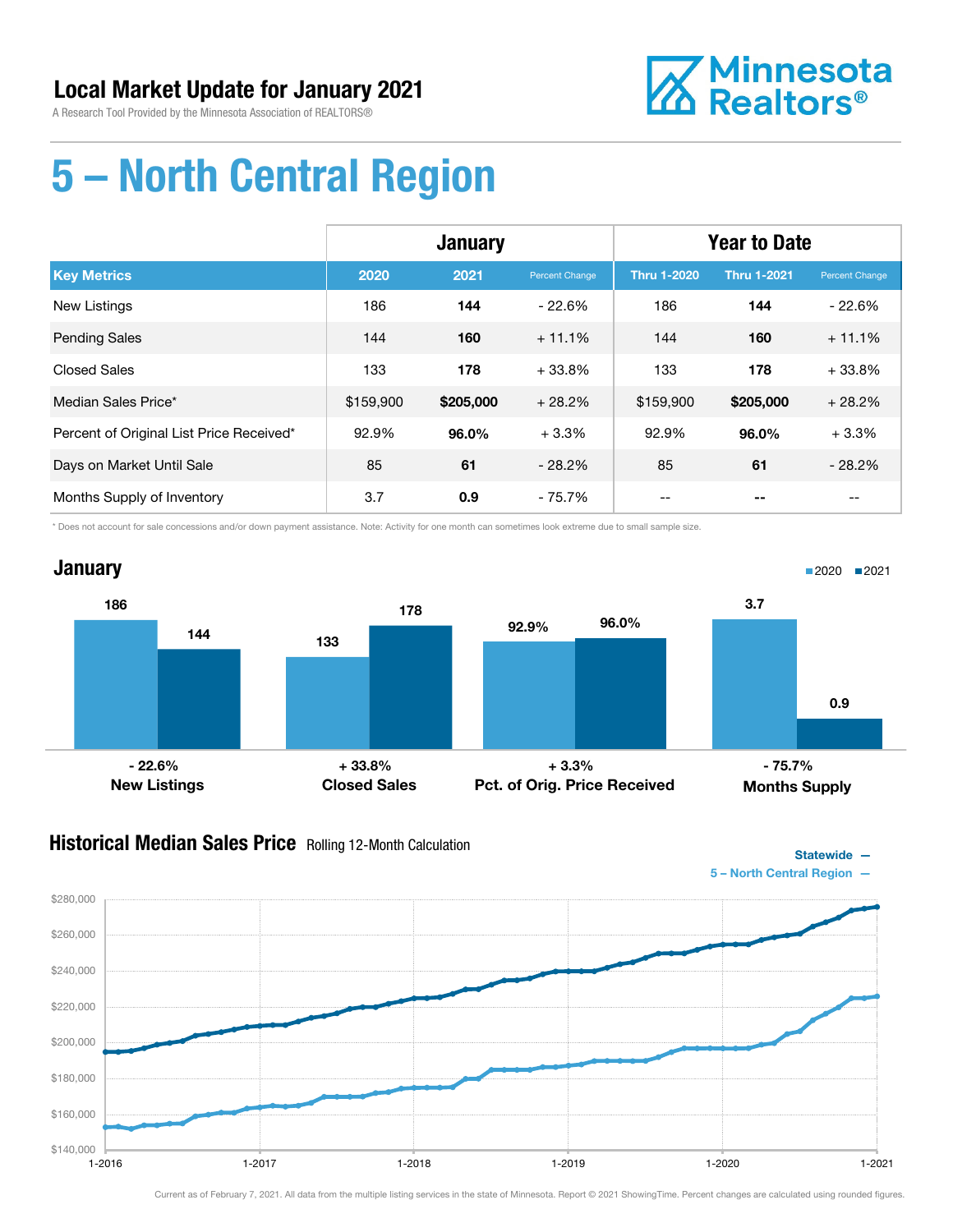

### 6E – Southwest Central Region

|                                          | <b>January</b> |           |                | <b>Year to Date</b> |                    |                |
|------------------------------------------|----------------|-----------|----------------|---------------------|--------------------|----------------|
| <b>Key Metrics</b>                       | 2020           | 2021      | Percent Change | <b>Thru 1-2020</b>  | <b>Thru 1-2021</b> | Percent Change |
| <b>New Listings</b>                      | 108            | 99        | $-8.3%$        | 108                 | 99                 | $-8.3%$        |
| <b>Pending Sales</b>                     | 93             | 91        | $-2.2%$        | 93                  | 91                 | $-2.2%$        |
| <b>Closed Sales</b>                      | 78             | 96        | $+23.1%$       | 78                  | 96                 | $+23.1%$       |
| Median Sales Price*                      | \$155,000      | \$183,500 | $+18.4%$       | \$155,000           | \$183,500          | $+18.4%$       |
| Percent of Original List Price Received* | 93.0%          | 98.0%     | $+5.4%$        | 93.0%               | 98.0%              | $+5.4%$        |
| Days on Market Until Sale                | 71             | 46        | $-35.2%$       | 71                  | 46                 | $-35.2%$       |
| Months Supply of Inventory               | 2.9            | 1.0       | $-65.5%$       |                     |                    |                |

\* Does not account for sale concessions and/or down payment assistance. Note: Activity for one month can sometimes look extreme due to small sample size.

#### **January** 108 78 99 96 New Listings Closed Sales 93.0% 98.0% Pct. of Orig. Price Received 2.9 1.0 Months Supply ■2020 2021  $-8.3\%$  - 8.3% - 65.5% + 23.1% - 65.5% + 5.4% - 65.5%

#### **Historical Median Sales Price** Rolling 12-Month Calculation



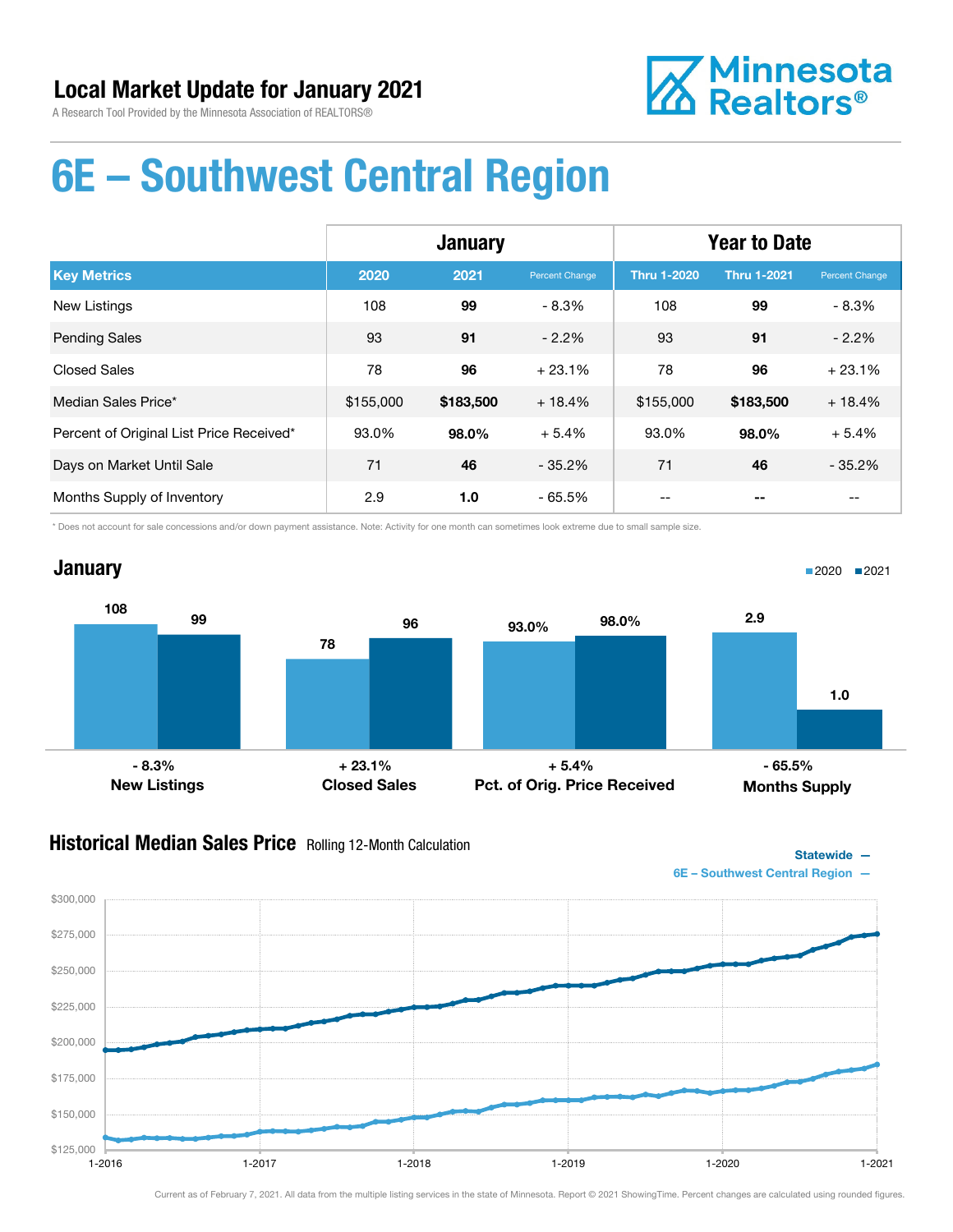# **Z** Minnesota<br>**ZA** Realtors<sup>®</sup>

### 6W – Upper Minnesota Valley Region

|                                          | <b>January</b> |          |                | <b>Year to Date</b> |                    |                |
|------------------------------------------|----------------|----------|----------------|---------------------|--------------------|----------------|
| <b>Key Metrics</b>                       | 2020           | 2021     | Percent Change | <b>Thru 1-2020</b>  | <b>Thru 1-2021</b> | Percent Change |
| <b>New Listings</b>                      | 24             | 29       | $+20.8%$       | 24                  | 29                 | $+20.8%$       |
| <b>Pending Sales</b>                     | 14             | 23       | $+64.3%$       | 14                  | 23                 | $+64.3%$       |
| <b>Closed Sales</b>                      | 27             | 34       | $+25.9%$       | 27                  | 34                 | $+25.9%$       |
| Median Sales Price*                      | \$89,500       | \$97,500 | $+8.9%$        | \$89,500            | \$97,500           | $+8.9%$        |
| Percent of Original List Price Received* | 89.3%          | 89.5%    | $+0.2%$        | 89.3%               | 89.5%              | $+0.2%$        |
| Days on Market Until Sale                | 77             | 106      | $+37.7%$       | 77                  | 106                | $+37.7%$       |
| Months Supply of Inventory               | 5.8            | 3.0      | $-48.3%$       |                     |                    |                |

\* Does not account for sale concessions and/or down payment assistance. Note: Activity for one month can sometimes look extreme due to small sample size.



#### **Historical Median Sales Price** Rolling 12-Month Calculation



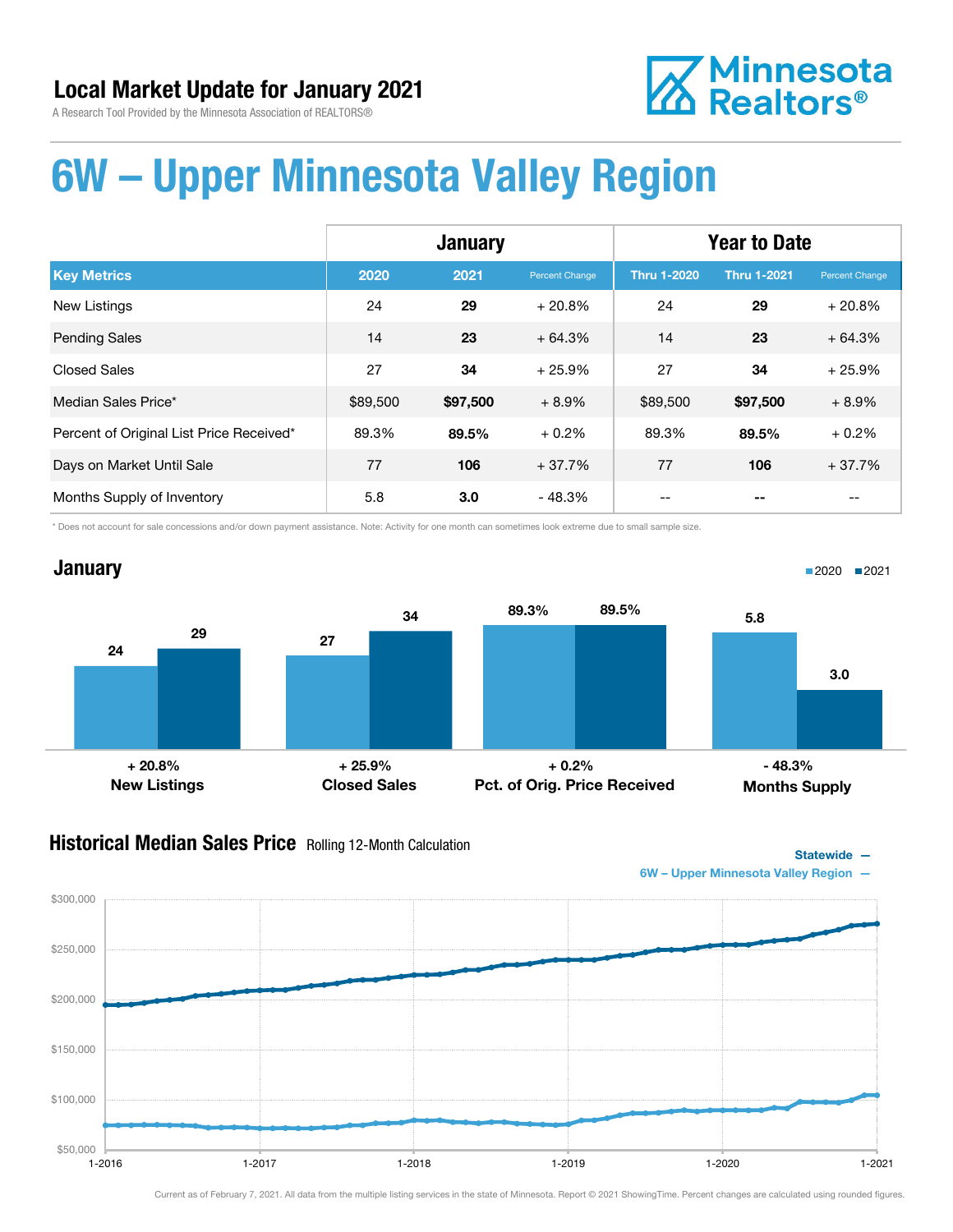

# 7E – East Central Region

|                                          | <b>January</b> |           |                | <b>Year to Date</b> |                    |                |
|------------------------------------------|----------------|-----------|----------------|---------------------|--------------------|----------------|
| <b>Key Metrics</b>                       | 2020           | 2021      | Percent Change | <b>Thru 1-2020</b>  | <b>Thru 1-2021</b> | Percent Change |
| <b>New Listings</b>                      | 197            | 192       | $-2.5%$        | 197                 | 192                | $-2.5%$        |
| <b>Pending Sales</b>                     | 178            | 183       | $+2.8%$        | 178                 | 183                | $+2.8%$        |
| <b>Closed Sales</b>                      | 143            | 164       | $+14.7%$       | 143                 | 164                | $+14.7%$       |
| Median Sales Price*                      | \$210,000      | \$250,500 | $+19.3%$       | \$210,000           | \$250,500          | $+19.3%$       |
| Percent of Original List Price Received* | 95.5%          | 99.2%     | $+3.9%$        | 95.5%               | 99.2%              | $+3.9%$        |
| Days on Market Until Sale                | 63             | 34        | $-46.0%$       | 63                  | 34                 | $-46.0%$       |
| Months Supply of Inventory               | 2.3            | 1.1       | $-52.2\%$      |                     |                    |                |

\* Does not account for sale concessions and/or down payment assistance. Note: Activity for one month can sometimes look extreme due to small sample size.



### Historical Median Sales Price Rolling 12-Month Calculation



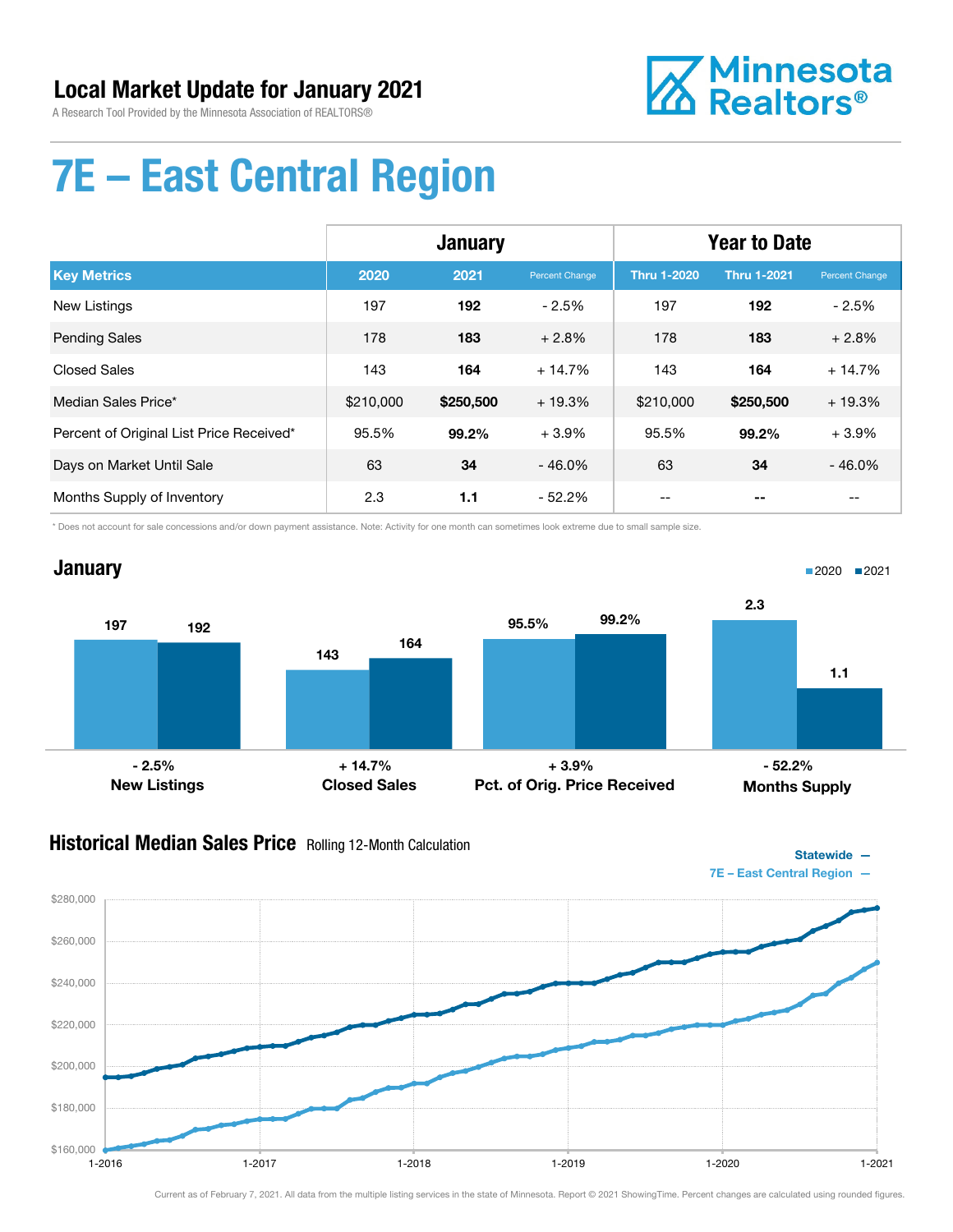A Research Tool Provided by the Minnesota Association of REALTORS®



# 7W – Central Region

|                                          | <b>January</b> |           |                | <b>Year to Date</b> |                    |                |
|------------------------------------------|----------------|-----------|----------------|---------------------|--------------------|----------------|
| <b>Key Metrics</b>                       | 2020           | 2021      | Percent Change | <b>Thru 1-2020</b>  | <b>Thru 1-2021</b> | Percent Change |
| New Listings                             | 576            | 545       | $-5.4%$        | 576                 | 545                | $-5.4%$        |
| <b>Pending Sales</b>                     | 380            | 443       | $+16.6%$       | 380                 | 443                | $+16.6%$       |
| <b>Closed Sales</b>                      | 321            | 398       | $+24.0%$       | 321                 | 398                | $+24.0%$       |
| Median Sales Price*                      | \$239,950      | \$280,000 | $+16.7%$       | \$239,950           | \$280,000          | $+16.7%$       |
| Percent of Original List Price Received* | 96.5%          | 99.4%     | $+3.0%$        | 96.5%               | 99.4%              | $+3.0%$        |
| Days on Market Until Sale                | 60             | 41        | $-31.7%$       | 60                  | 41                 | $-31.7%$       |
| Months Supply of Inventory               | 2.2            | 1.1       | $-50.0\%$      | --                  |                    | --             |

\* Does not account for sale concessions and/or down payment assistance. Note: Activity for one month can sometimes look extreme due to small sample size.

### **January**



### Historical Median Sales Price Rolling 12-Month Calculation



■2020 2021



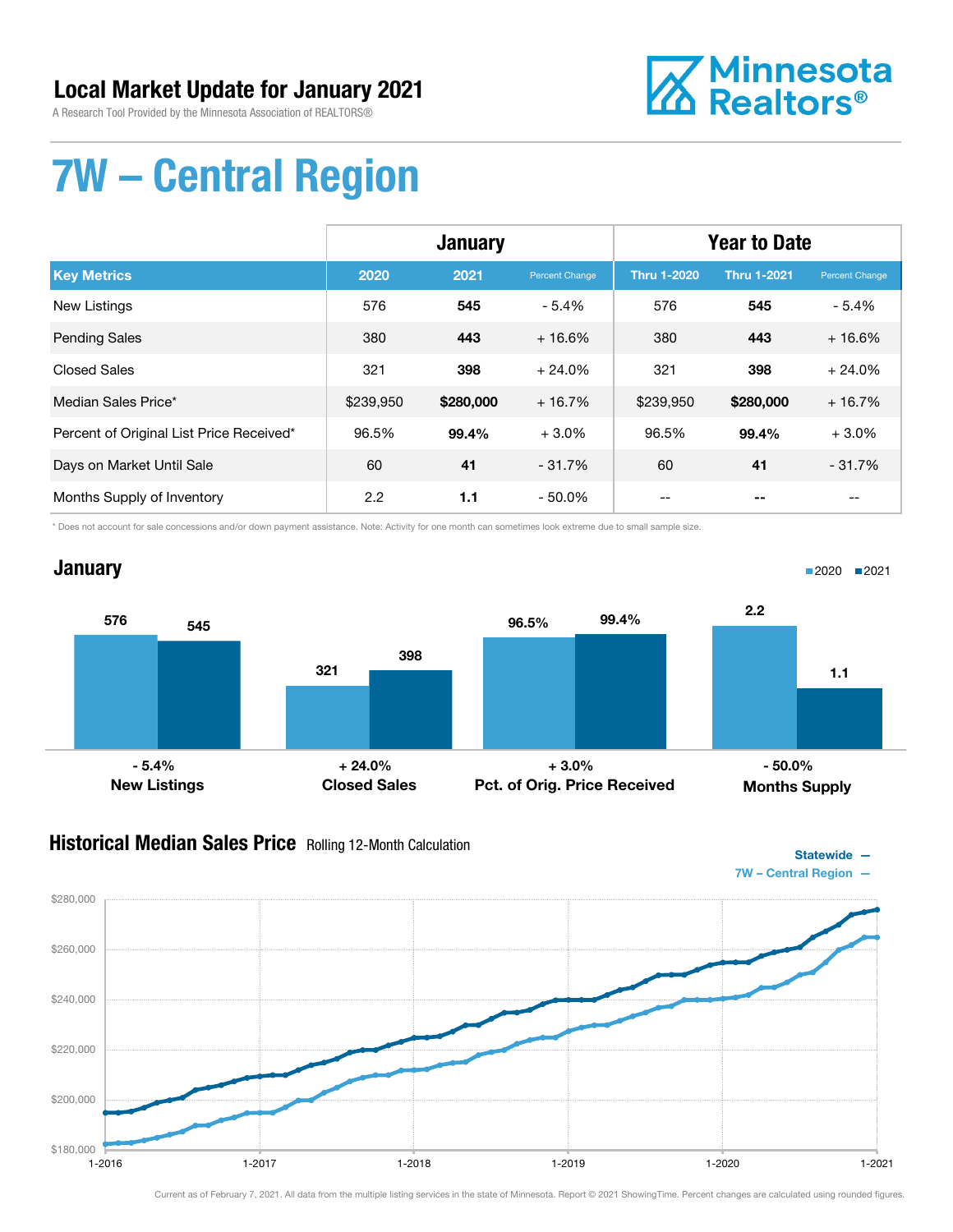A Research Tool Provided by the Minnesota Association of REALTORS®



## 8 – Southwest Region

|                                          | <b>January</b> |           |                | <b>Year to Date</b> |                    |                |
|------------------------------------------|----------------|-----------|----------------|---------------------|--------------------|----------------|
| <b>Key Metrics</b>                       | 2020           | 2021      | Percent Change | <b>Thru 1-2020</b>  | <b>Thru 1-2021</b> | Percent Change |
| <b>New Listings</b>                      | 64             | 65        | $+1.6%$        | 64                  | 65                 | $+1.6%$        |
| <b>Pending Sales</b>                     | 58             | 70        | $+20.7%$       | 58                  | 70                 | $+20.7%$       |
| <b>Closed Sales</b>                      | 56             | 67        | $+19.6%$       | 56                  | 67                 | $+19.6%$       |
| Median Sales Price*                      | \$118,750      | \$156,375 | $+31.7%$       | \$118,750           | \$156,375          | $+31.7%$       |
| Percent of Original List Price Received* | 86.8%          | 92.0%     | $+6.0%$        | 86.8%               | $92.0\%$           | $+6.0%$        |
| Days on Market Until Sale                | 113            | 85        | $-24.8%$       | 113                 | 85                 | $-24.8%$       |
| Months Supply of Inventory               | 4.1            | 2.3       | - 43.9%        |                     |                    |                |

\* Does not account for sale concessions and/or down payment assistance. Note: Activity for one month can sometimes look extreme due to small sample size.



#### **Historical Median Sales Price** Rolling 12-Month Calculation



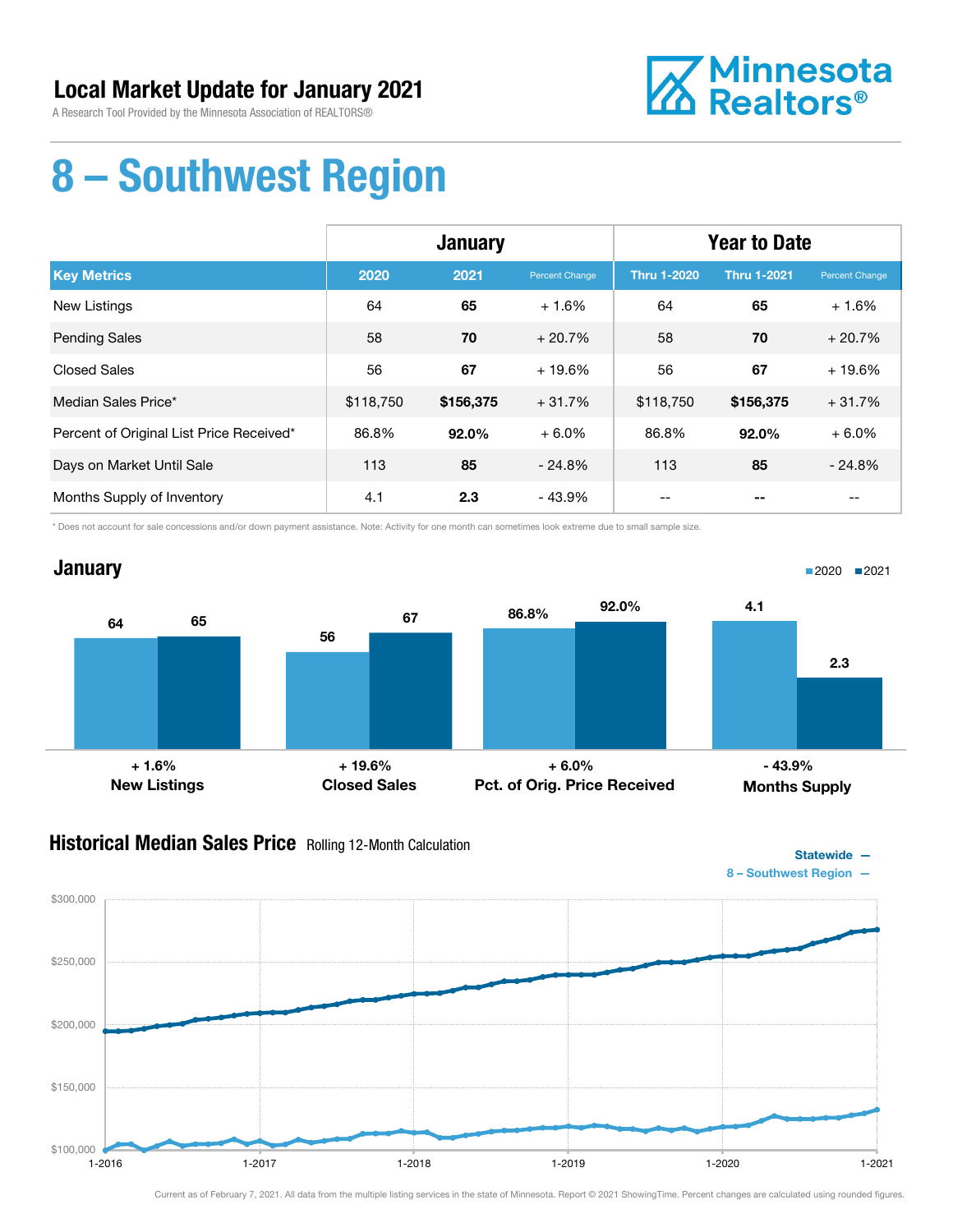

# 9 – South Central Region

|                                          | <b>January</b> |           |                | <b>Year to Date</b> |                    |                |
|------------------------------------------|----------------|-----------|----------------|---------------------|--------------------|----------------|
| <b>Key Metrics</b>                       | 2020           | 2021      | Percent Change | <b>Thru 1-2020</b>  | <b>Thru 1-2021</b> | Percent Change |
| <b>New Listings</b>                      | 196            | 149       | $-24.0%$       | 196                 | 149                | $-24.0%$       |
| <b>Pending Sales</b>                     | 145            | 177       | $+22.1%$       | 145                 | 177                | $+22.1%$       |
| <b>Closed Sales</b>                      | 140            | 165       | $+17.9%$       | 140                 | 165                | $+17.9%$       |
| Median Sales Price*                      | \$155,000      | \$174,005 | $+12.3%$       | \$155,000           | \$174,005          | $+12.3%$       |
| Percent of Original List Price Received* | 93.2%          | 95.9%     | $+2.9%$        | 93.2%               | 95.9%              | $+2.9%$        |
| Days on Market Until Sale                | 108            | 79        | $-26.9%$       | 108                 | 79                 | $-26.9%$       |
| Months Supply of Inventory               | 3.1            | 1.0       | $-67.7%$       | --                  |                    | --             |

\* Does not account for sale concessions and/or down payment assistance. Note: Activity for one month can sometimes look extreme due to small sample size.



#### **Historical Median Sales Price** Rolling 12-Month Calculation



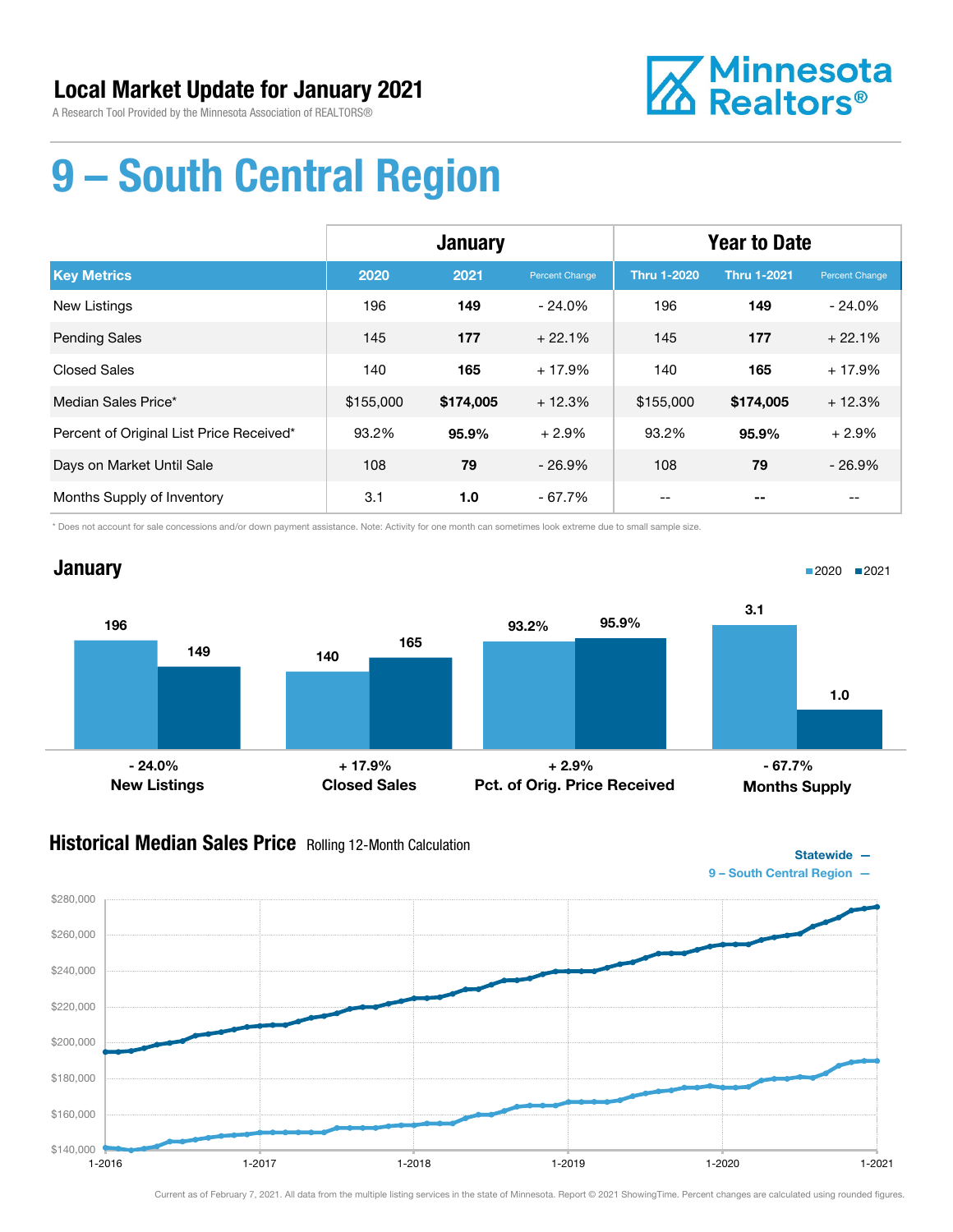

# 10 – Southeast Region

|                                          | <b>January</b> |           |                | <b>Year to Date</b> |                    |                |
|------------------------------------------|----------------|-----------|----------------|---------------------|--------------------|----------------|
| <b>Key Metrics</b>                       | 2020           | 2021      | Percent Change | <b>Thru 1-2020</b>  | <b>Thru 1-2021</b> | Percent Change |
| New Listings                             | 420            | 379       | $-9.8%$        | 420                 | 379                | $-9.8\%$       |
| <b>Pending Sales</b>                     | 407            | 419       | $+2.9%$        | 407                 | 419                | $+2.9%$        |
| <b>Closed Sales</b>                      | 361            | 384       | $+6.4%$        | 361                 | 384                | $+6.4%$        |
| Median Sales Price*                      | \$200,000      | \$223,900 | $+12.0%$       | \$200,000           | \$223,900          | $+12.0%$       |
| Percent of Original List Price Received* | 94.8%          | 97.1%     | $+2.4%$        | 94.8%               | 97.1%              | $+2.4%$        |
| Days on Market Until Sale                | 67             | 56        | $-16.4%$       | 67                  | 56                 | $-16.4%$       |
| Months Supply of Inventory               | 2.1            | 0.9       | $-57.1%$       | --                  |                    | --             |

\* Does not account for sale concessions and/or down payment assistance. Note: Activity for one month can sometimes look extreme due to small sample size.



#### **Historical Median Sales Price** Rolling 12-Month Calculation